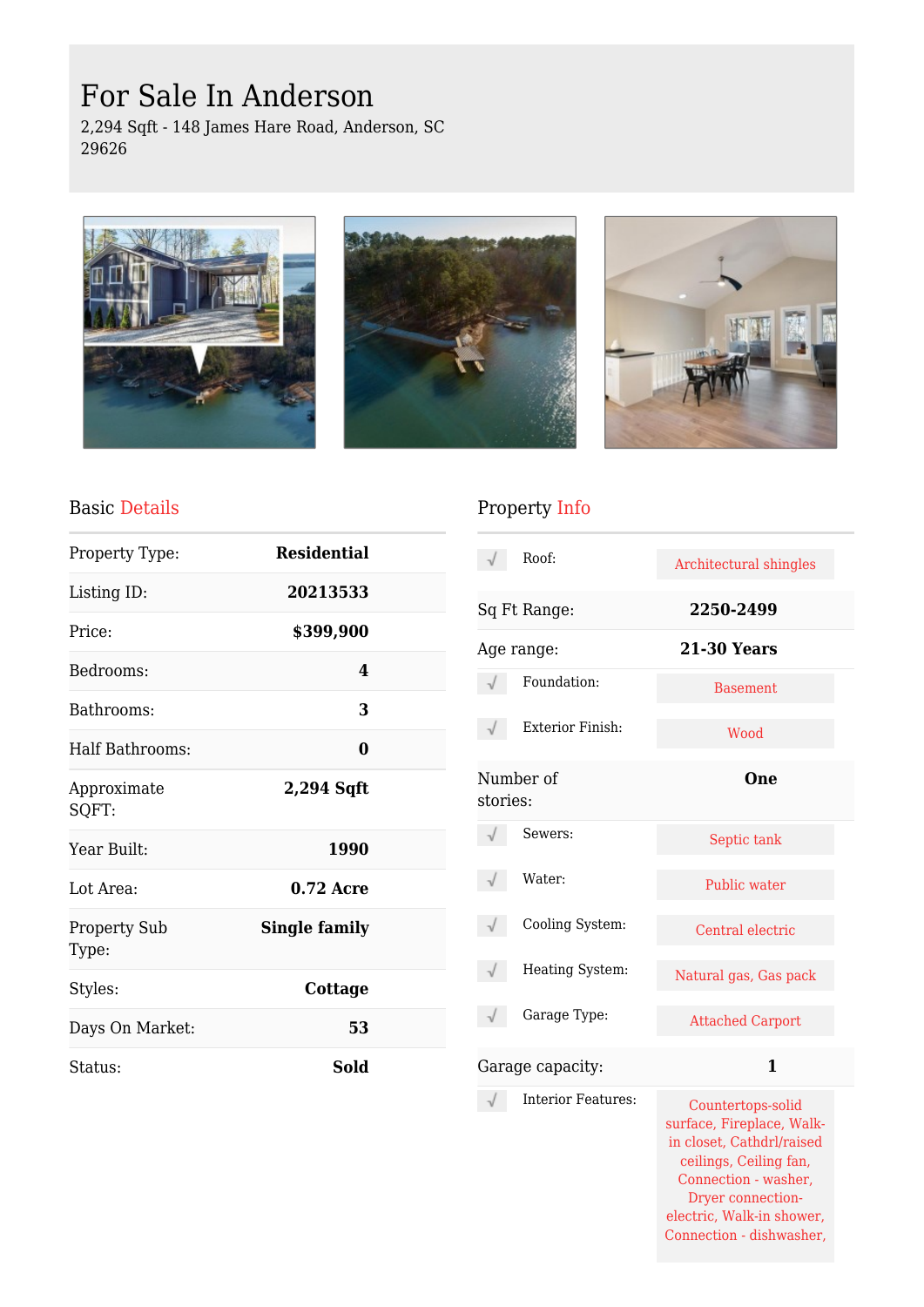|       |                                  | Ceilings-smooth, Sky<br>lights, Wet bar, Glass<br>door, Washer Connection                                                                      |
|-------|----------------------------------|------------------------------------------------------------------------------------------------------------------------------------------------|
|       | Appliances:                      | Refrigerator, Disposal,<br>Dishwasher, Microwave -<br>Built In, Cooktop -<br>Smooth, Water Heater -<br>Electric                                |
|       | <b>Master Suite</b><br>Features: | Double sink, Full bath,<br>Master on main level,<br>Walk-in closet, Shower<br>only, Sitting area                                               |
|       | <b>Specialty Rooms:</b>          | Living/dining<br>Combination, Recreation<br>Room, Workshop                                                                                     |
|       | Floors:                          | Tile                                                                                                                                           |
|       | Basement:                        | Ceilings - suspended,<br>Walkout, Daylight,<br>Finished, Inside<br>entrance, Cooled, Heated                                                    |
|       | <b>Exterior Features:</b>        | Patio, Porch-screened,<br>Insulated windows,<br>Driveway - other, Vinyl<br>windows, Glass door,<br><b>Wood windows, Driveway</b><br>- circular |
|       | Lot Description:                 | Gentle slope, Waterfront,<br>Water view. Water<br>access, Trees - mixed                                                                        |
|       | Lakefront:                       | Yes                                                                                                                                            |
| ft:   | Waterfrontage                    | 84.89                                                                                                                                          |
| Lake: |                                  | <b>Hartwell</b>                                                                                                                                |
|       | Lake Features:                   | Dock-in-place, Zone -<br>green                                                                                                                 |
|       | Dock Features:                   | <b>Existing Dock, Covered</b>                                                                                                                  |

## Address Map

| $\ddot{\cdot}$ | <b>US</b>       |
|----------------|-----------------|
| State:         | <b>SC</b>       |
| County:        | <b>Anderson</b> |
| City:          | Anderson        |

## Financial

| Tax year:           | 2017 |
|---------------------|------|
| Tax rate:           | 6%   |
| Inside city limits: | No   |
| City taxes:         | \$0  |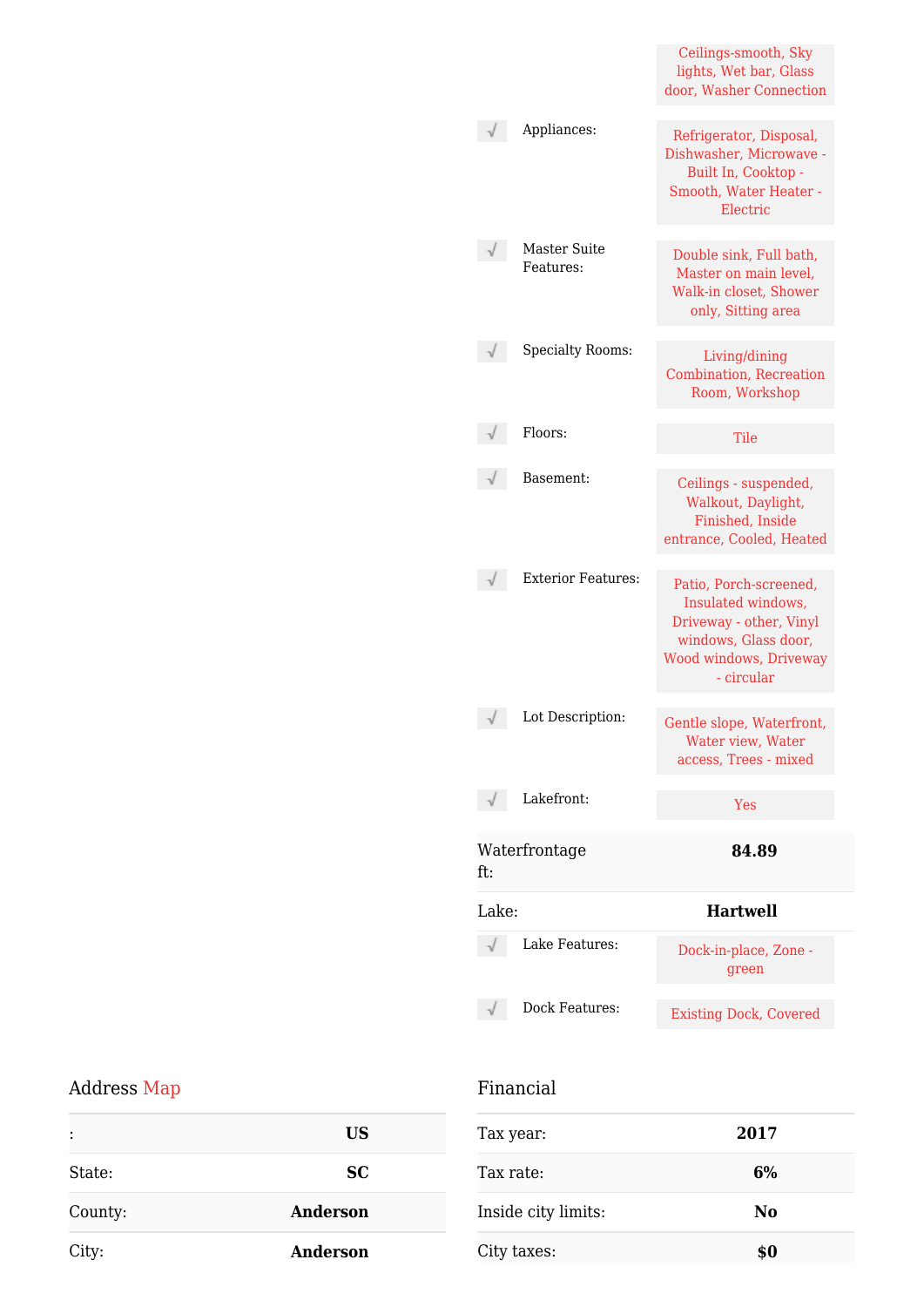| Subdivision: | <b>Seneca</b>  |
|--------------|----------------|
| Zipcode:     | 29626          |
| Longitude:   | W83° 9' 18.6"  |
| Latitude:    | N34° 26' 14.9" |
| Lot Num:     | 21A            |

| Additional Info |
|-----------------|
|-----------------|

| Virtual tour:                      | https://youtu.be/tCV<br>wFhkiM3E               |  |
|------------------------------------|------------------------------------------------|--|
| <b>Basement</b><br>Finished Sq Ft: | 0 Sqft                                         |  |
| Basement<br>Unfinished Sq<br>Ft:   | 0 Sqft                                         |  |
| Elementary:                        | <b>Mclees Elem</b>                             |  |
| Middle school:                     | <b>Robert Anderson</b><br><b>Middle</b>        |  |
| High school:                       | <b>Westside High</b>                           |  |
| List Agent Full<br>Name:           | <b>Jordan Smith</b>                            |  |
| Co List Agent<br>Full Name:        | <b>Quigley Team</b>                            |  |
| List Office<br>Name:               | <b>Parker Quigley</b><br><b>Properties LLC</b> |  |
| Original Entry<br>Timestamp:       | 02.16.2019<br>17:34:18                         |  |
| Original List<br>Price:            | \$399,999                                      |  |
| Current List<br>Price:             | \$399,999                                      |  |
| Price Change<br>Timestamp:         | 02.15.2019<br>10:39:01                         |  |
| Selling Agent<br><b>Full Name:</b> | <b>Amy Gantt</b>                               |  |
| Selling Office<br>Name:            | <b>Allen Tate-Lake</b><br><b>Keowee Seneca</b> |  |
| Close Price:                       | \$399,900                                      |  |

| Countytaxes:                   | 4225           |
|--------------------------------|----------------|
| Hoa fee includes:<br>$\sqrt{}$ | Not Applicable |
| Short Sale:                    | No             |
| Bank owned:                    | No             |

*-*